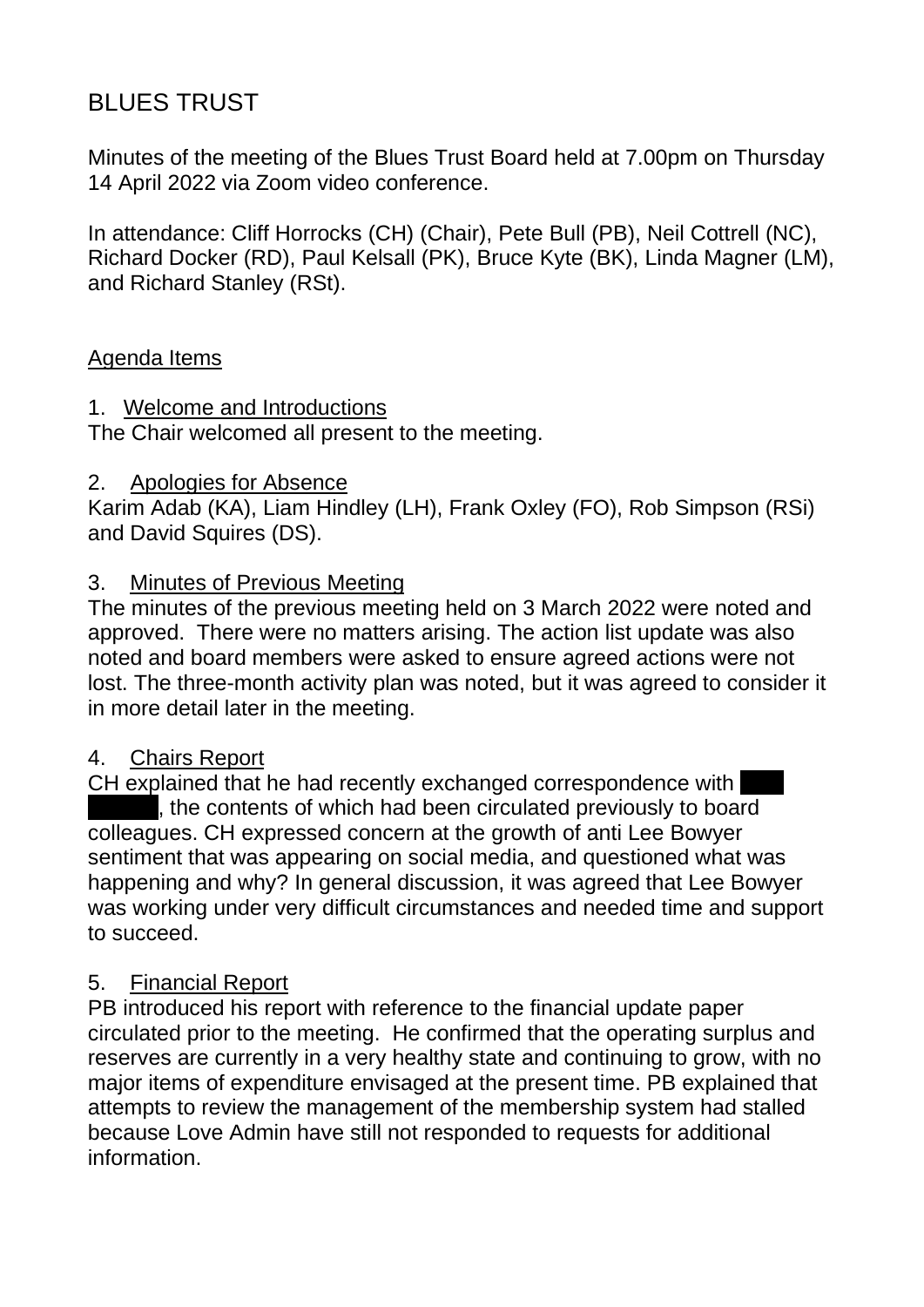## 6. Fan Led Review

CH introduced this item with an update on recent progress. The email campaign appears to have gone well, with significant member engagement. Responses from MP's contacted had, to date, been reasonably positive and supportive. CH had approached BCFC about a joint letter but there had been no response so far. CH had made contact with some other Trust's about their approach to joint submissions, but there appears to have been very limited engagement elsewhere too. CH confirmed that he was also still awaiting a response from the club regarding the further steps that had been discussed at the last meeting with the Senior Management Team. Following recent discussion with the FSA, CH explained that it is expected that the Government's response to the FLR will be made known shortly, particularly with the Queen's Speech scheduled for 10 May. Although it is expected to be generally positive, it is possible that the timescale for implementation might be pushed back. It was agreed that the Trust should be prepared for various outcomes and ready to respond quickly once the way forward is known.

# 7. Seat Ticket Prices

LM introduced this item and explained that it was clear that a number of supporters were still unhappy with the lack of response from the club regarding the stand closure issues at the start of the season, and particularly the compensation proposed when lesser value seats were offered as alternatives. In discussion it was agreed that the club does not offer an acceptable level of customer experience and compares poorly with other clubs of a similar stature. It was agreed that a survey of Trust members should be undertaken during the close season to establish their views on general satisfaction levels with club administration and overall supporter experience, with a view to presenting evidence to the club in due course. LM/PB/RD to prepare and execute the survey.

# 8. Corporate Branding

RD introduced this item by reminding board colleagues of a previous commitment to review the Trust's brand. This work had stalled recently but the close season presented an opportunity to revisit the task. In general discussion it was agreed that there is a need to review the Trust's purpose and offer to supporters of the club, to modernise its image and to increase efforts to raise it's profile. The scale of the review was acknowledged but it was agreed that it was an important and worthwhile task if the Trust was to develop going forward. RD to lead the exercise with engagement by all board members.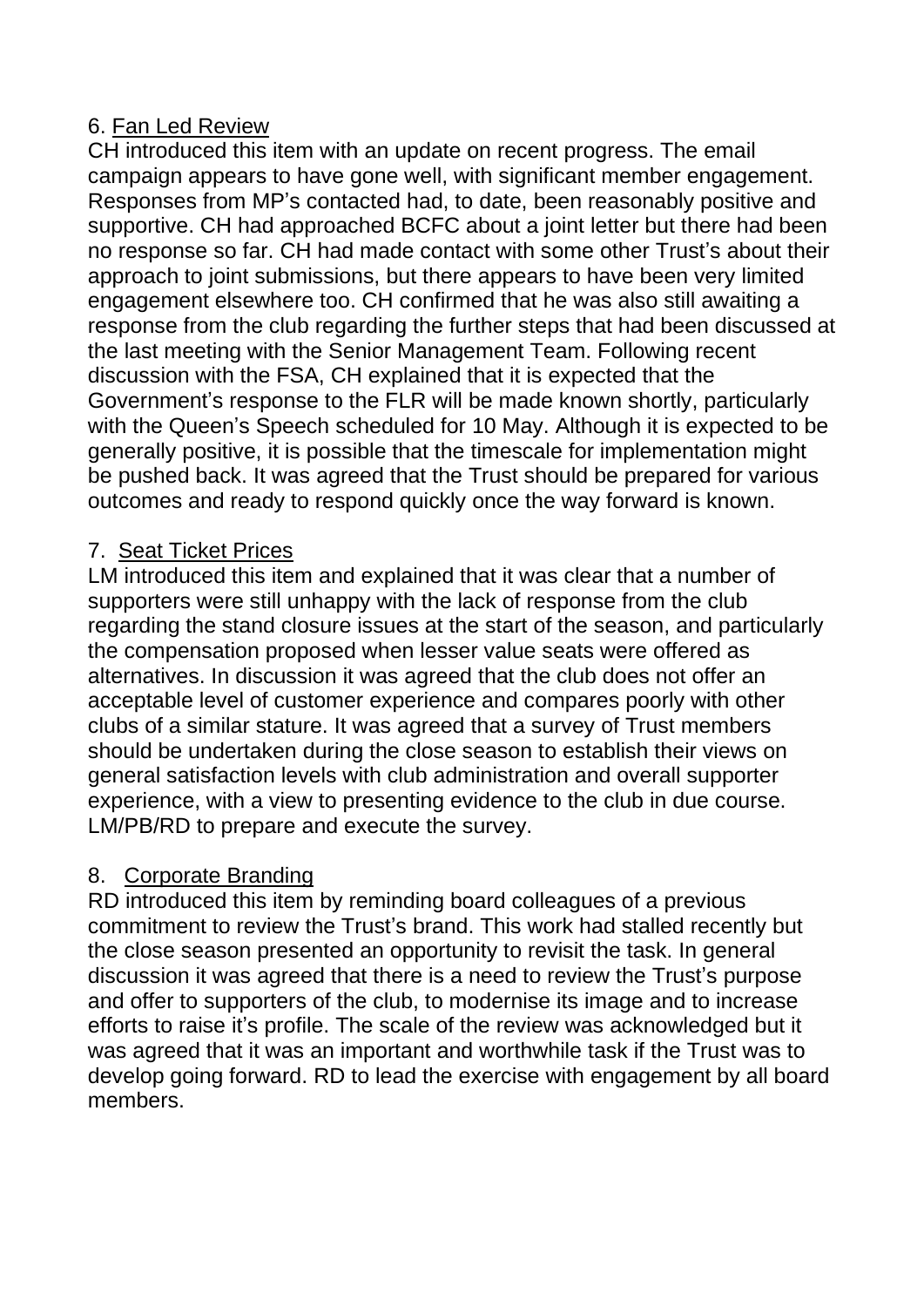## 9. Other Officer Updates

(i) Research and Technical - RSt updated the meeting on recent progress to tie loose ends with regard to BFRLtd. It had been established that the company will need to produce statutory accounts even though it is dormant. David Dixie will do the first set of accounts. A proposal to increase the Trust's share capital in the company to £200 was unanimously approved by all present;

(ii) Press - in the absence of KA no report was given;

(iii) Projects Management - NC drew attention to the three-month activity plan. The plan was discussed and updated. Specific actions agreed were: (i) RSi to confirm identification, so far, of any high value net worth influential supporters; (ii) RD to update list of dates for website articles by board members;

(iv) Membership - LM confirmed that she was currently engaged in chasing lapsed members. She had arranged a social gathering for board members, with a lunch event to be held in Birmingham on Saturday 11 June (board members to meet their own costs). Arrangements for the 10th Anniversary celebration still needed to be finalised and it was agreed that LM/CH/RD should discuss separately away from the meeting. She explained that she was trying to secure agreement from the club for the inclusion of an article in the match day programme for the Millwall fixture. The proposed article would recognise the support given by Millwall supporters in response to the Arthur campaign. RSt to assist. Finally, LM explained that the FSA was seeking information from supporters concerning their experience of away matches. It was agreed that the matter could be addressed in the member survey agreed earlier in the meeting;

(v) Fan Unity - PK explained that the meeting held recently with representatives of other Blues supporter groups had gone well, with much positive feedback. It had been a good start which now needs to be developed. In discussion it was agreed that the Trust needs to be more active, particularly on match days, if momentum with other groups is to be built. PK to follow up;

(vi) Influential Supporters Programme - in the absence of RSi no report was given;

(vii) Marketing and PR - RD explained that there had been no recent activity undertaken by the Marketing Group but that the corporate branding review would be developed as a priority during the close season;